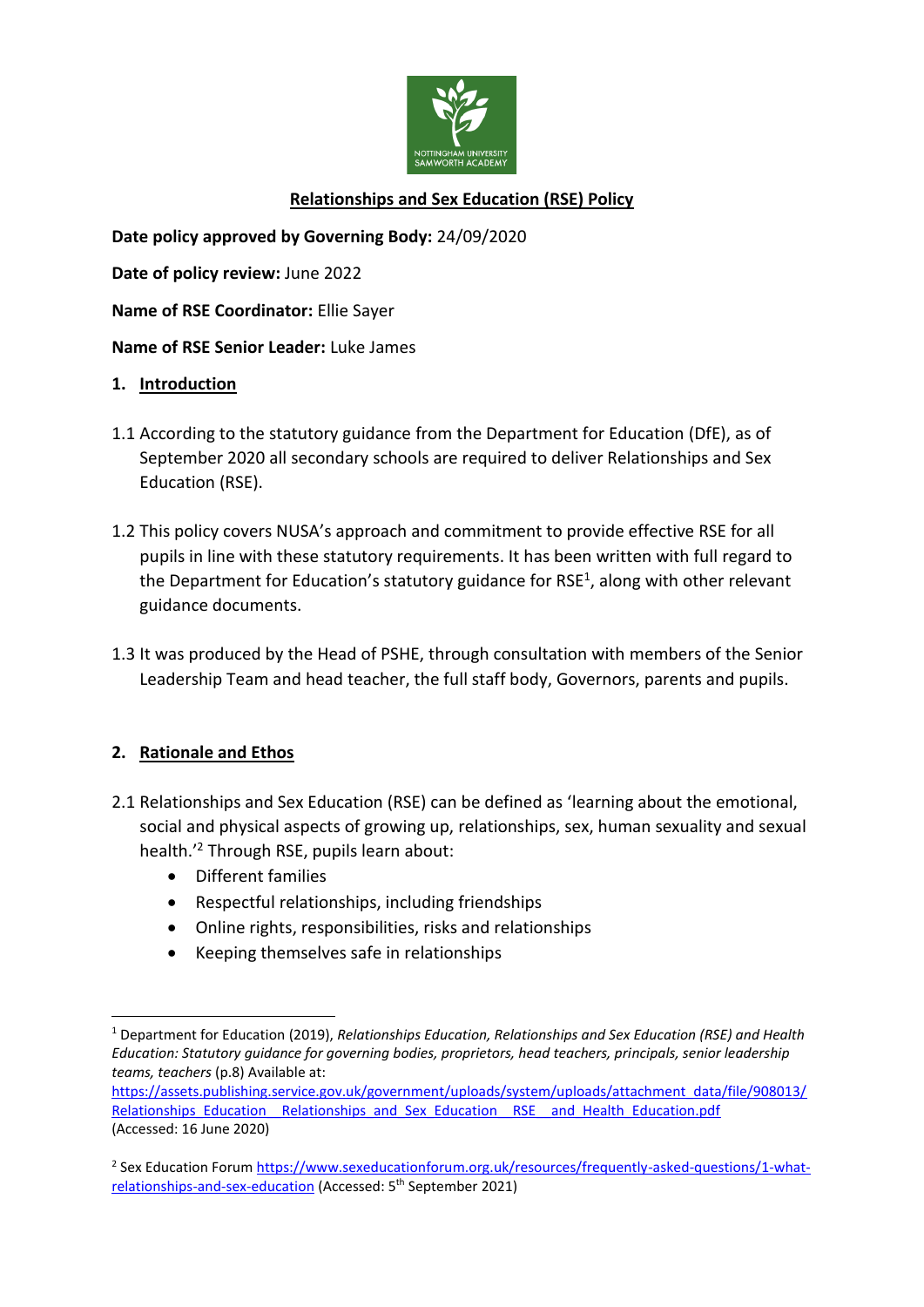- Intimate and sexual relationships, including sexual health
- 2.2 We believe RSE is vital for our pupils and our school, because it provides an opportunity to equip pupils with the knowledge and skills that they need to help keep them safe, whilst preparing them for the responsibilities and experiences of adult life.
- 2.3 We view the partnership of home and school as fundamental in providing the context to teach pupils about issues associated with relationships, sexuality and sexual health. We affirm that parents and carers have a significant role to play in this education and will aim to work collaboratively with them as outlined in section 9 below.
- 2.4 The intended outcomes of our RSE programme are that pupils will:
	- Know and understand the key features of healthy relationships;
	- Develop the knowledge and skills required to communicate effectively in relationships and keep themselves and others safe;
	- Develop the attributes that enable them to form and maintain positive relationships, both now and in the future;
	- Explore attitudes and values around relationships and sex, helping to develop positive morals and values to guide their future choices and behaviour;
	- Understand that they have a right to be treated with respect in all relationships that they are part of, and that in turn they have a responsibility to treat others with respect;
	- Be empowered to make informed choices in relation to sexual activity and take responsibility for their own sexual health;
	- Be aware of the support that is available if they experience unhealthy relationships or sexual health issues, both now and in the future.

## **3. Curriculum Design**

- 3.1 Our RSE programme is an integral part of our whole school Personal, Social, Health and Economic (PSHE) education provision. As of September 2020, the terminology used within school changed, with PSHE lessons replacing what used to be referred to as Personal Development lessons. This was to make it clear to staff, students and parents as to where the new statutory content is delivered.
- 3.2 All year groups have weekly timetabled PSHE lessons. All of the statutory RSE content will be delivered in these lessons, embedded as part of a broader curriculum. PSHE lessons will also cover the statutory Health Education content, along with other key topic areas such as careers and financial education.
- 3.3 Teaching will normally be delivered in mixed sex groups, but where appropriate or necessary may be provided to single sex groups for certain topics. Pupils will be made aware of these changes in advance if this is to occur.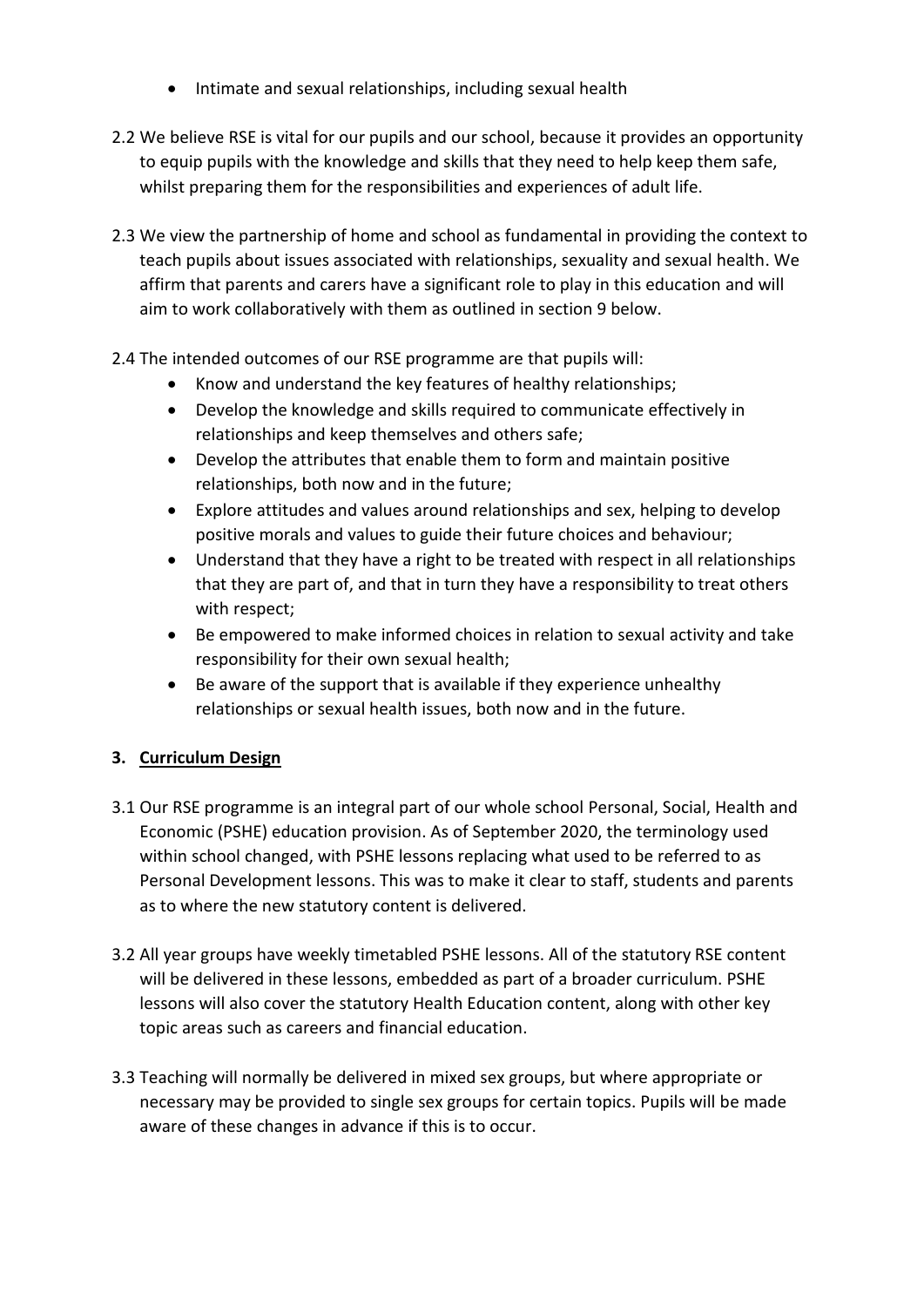- 3.4 Each year group will have two allocated half-terms throughout the year where their PSHE lessons cover RSE content. An overview of the RSE content covered with each year group and when is given in the '2021-22 Curriculum Overview,' which can be found on the Curriculum page of the PSHE section of the school website. <https://www.nusa.org.uk/page.php?d=pshe&p=curriculum>
- 3.5 A full list of the statutory RSE content for primary and secondary schools can be found in the *Relationships Education, Relationships and Sex Education (RSE) and Health Education: Statutory guidance for governing bodies, proprietors, head teachers, principals, senior leadership teams, teachers* (2019) document. [https://assets.publishing.service.gov.uk/government/uploads/system/uploads/attachm](https://assets.publishing.service.gov.uk/government/uploads/system/uploads/attachment_data/file/781150/Draft_guidance_Relationships_Education__Relationships_and_Sex_Education__RSE__and_Health_Education2.pdf) ent\_data/file/781150/Draft\_guidance\_Relationships\_Education\_Relationships\_and\_Se [x\\_Education\\_\\_RSE\\_\\_and\\_Health\\_Education2.pdf](https://assets.publishing.service.gov.uk/government/uploads/system/uploads/attachment_data/file/781150/Draft_guidance_Relationships_Education__Relationships_and_Sex_Education__RSE__and_Health_Education2.pdf)
- 3.6 All RSE content is delivered in an age-appropriate manner. The PSHE programme is designed as a spiral curriculum, which enables pupils to revisit and build on prior learning throughout their school journey. At each stage, additional information and depth is provided which is relevant to their development and level of emotional maturity. Content is organised in accordance with the PSHE Association recommendations along with liaison with the NUSA Safeguarding team, to see when certain issues need addressing to best meet the needs of our pupils. Local data is also used to shape our curriculum overview and long-term plan, again to ensure that we are meeting the needs of our pupils by covering issues that they may be more at risk of.
- 3.7 Some of the statutory RSE content will also be delivered through the Science curriculum, including:
	- The facts about reproductive health;
	- The facts about the full range of contraceptive choices;
	- The facts around pregnancy;
	- How sexually transmitted infections (STIs) are transmitted and how risk can be reduced.
- 3.8 Our RSE programme will be taught through a range of teaching methods and interactive activities, which include but are not limited to class discussion and debate, group work, videos, quizzes and personal reflection time.
- 3.9 Lessons will be differentiated to include both support and challenge activities, to ensure that all pupils are able to access and engage with the content effectively.
- 3.10 High quality resources will be used to support our RSE provision and will be regularly reviewed. These will include resources created by the subject lead along with resources provided by specialist organisations. All external resources will be carefully reviewed before use to ensure they are appropriate for the age and background of the pupils they are intended for. They will be adapted where necessary to meet the needs of our pupils. Samples of teaching resources can be provided upon request.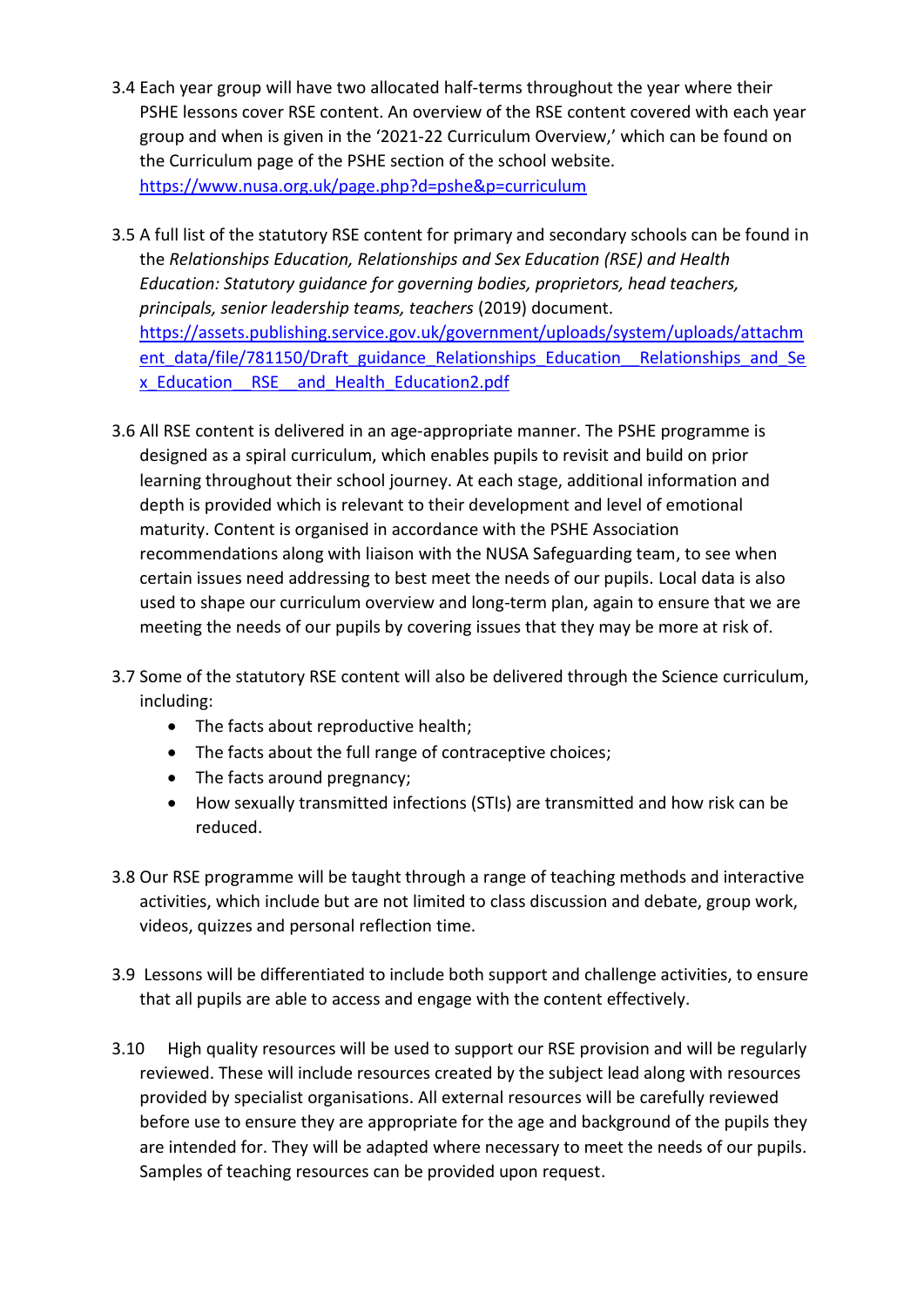- 3.11 Pupils will be encouraged to reflect on their own learning in every PSHE lesson through a range of both independent and collaborative tasks. A clear routine and structure will be established in lessons to enable pupils to recognise the progress that they have made. Progress will also be assessed over time, through a variety of forms that enable pupils to express prior knowledge on a subject, then revisit this at timely intervals during the unit to reflect on the knowledge and skills that they have gained.
- 3.12 At times we may use outside agencies to enhance our RSE (and PSHE) provision. We plan these inputs carefully to ensure pupils receive the most relevant and engaging sessions for the required content. All external providers will:
	- Be suitably qualified to deliver sessions;
	- Be aware of the school RSE policy and work within this at all times;
	- Be supervised by NUSA staff;
	- Be directed to alert NUSA staff to any safeguarding concerns that may arise;
	- Understand their contribution to the wider RSE and PSHE programme.
- 3.13 Along with PSHE lessons, aspects of RSE content may be delivered through tutor time sessions and assemblies. Again, all content will be age-appropriate and form part of a wider PSHE programme. Learning in RSE will also be supported through crosscurricular approaches where possible and appropriate.
- 3.14 The RSE and wider PSHE curriculum will be evaluated and reviewed by teachers and pupils on an annual basis.
- 3.15 For more details on the full RSE and PSHE curriculum, you can visit the school website or speak to the Head of PSHE Education.

## **4. Roles and Responsibilities**

- 4.1 The RSE programme will be led in the first instance by the Head of PSHE. They will be responsible for:
	- Designing the RSE curriculum (as part of the wider PSHE curriculum);
	- Planning RSE lessons and providing the resources to class teachers;
	- Regularly reviewing the curriculum to ensure its effectiveness;
	- Engaging with staff, students, parents, senior leaders and Governors to ensure that PSHE and RSE provision is relevant to the context of NUSA as well as meeting statutory requirements.
- 4.2 The Senior Leader responsible for PSHE will meet regularly with the Head of PSHE to ensure that the statutory requirements for RSE and Health Education are being met. They will support the subject leader in reviewing the curriculum and communicating effectively with all parties at timely intervals.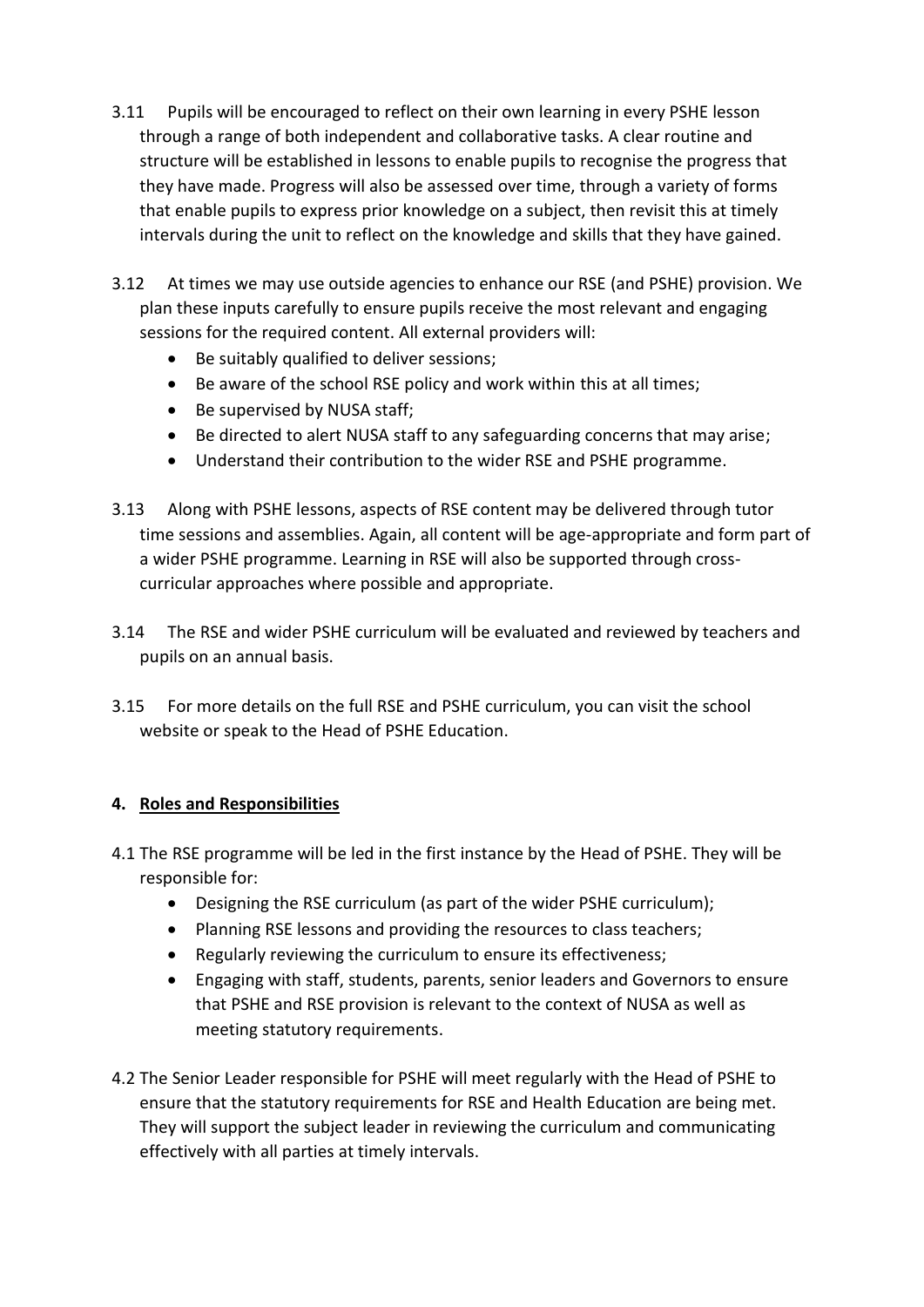- 4.3 The head teacher will liaise with the line leader to ensure that the statutory requirements for RSE and Health Education are being met by a wide and engaging curriculum. They will also form part of the working group to review the RSE policy. In addition they will help to deal with requests from parents/ carers to withdraw their child from Sex Education (see section 10).
- 4.4 PSHE lessons (which will include RSE) will be taught by timetabled class teachers, enabling them to build positive working relationships with pupils which will help when delivering more sensitive content. Class teachers will be responsible for ensuring that the designated content for each lesson is delivered appropriately, feeding back to the subject coordinator at timely intervals regarding the progress of their group and any follow up that is needed. The personal beliefs and attitudes of teaching or support staff will not influence their delivery of RSE. A balanced, factual and non-judgemental approach will be taken by all involved.
- 4.5 All staff who are due to deliver PSHE lessons (including RSE content) will receive relevant training and professional development where necessary, to enable them to do so confidently and effectively. Where possible external agencies will be utilised to support with this process. If a staff member has additional development needs in terms of teaching RSE, these will be supported in a range of ways, which could include mentoring from a more experienced staff member or additional training. Training on specific RSE issues will take place as and when required throughout the year at planned CPD sessions.
- 4.6 Everyone involved in the delivery of RSE will have a clear understanding of their legal and professional role and responsibility. All staff involved will follow the school RSE policy at all times.

### **5. Equality and Inclusion**

- 5.1 As with all public institutions, as a school we have specific responsibilities in relation to equality and the protected characteristics as defined in the Equality Act 2010. It is imperative that our RSE provision is fully inclusive and meets the needs of all our pupils, regardless of their ability, sex, gender identity, sexuality, race, religion or family background.
- 5.2 All pupils at NUSA will receive RSE, including those with special educational needs (SEN). For those pupils in our Nurture groups in year 7, 8 and 9, a differentiated curriculum has been developed for them to follow. This reflects the mainstream curriculum and includes statutory content, but enables teachers to fill gaps in understanding and focus explicitly on the main messages. For lower ability pupils in other year groups, the subject coordinator will ensure that differentiation is included within lessons to both support and stretch pupils. Class teachers will be responsible for any further differentiation that is required based on the individual needs of their groups. For pupils with more specialist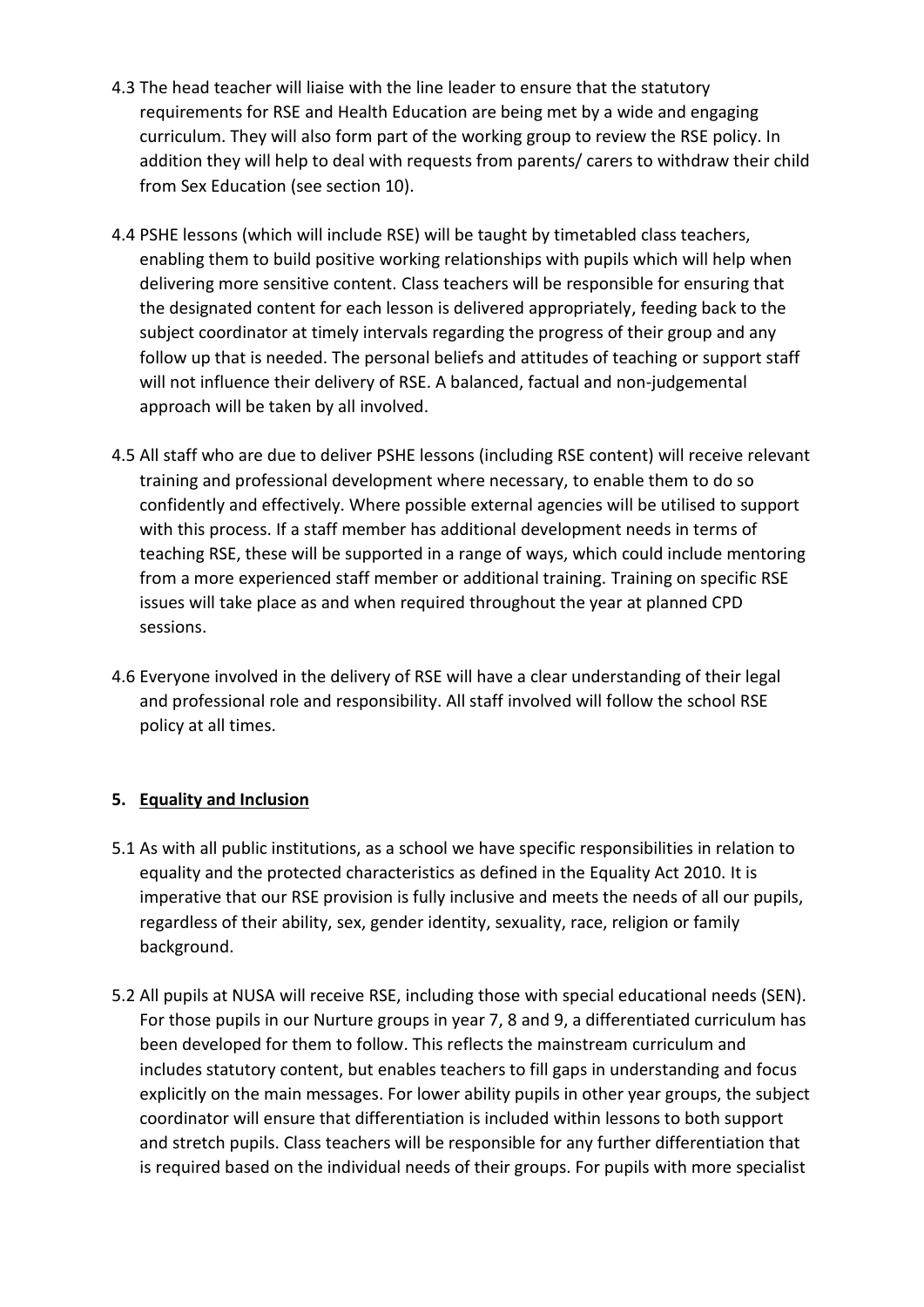needs, a more targeted approach may be necessary to meet the learning outcomes, which may involve smaller group or one-to-one work with a teaching assistant or support worker.

- 5.3 It is important that all pupils, whatever their developing gender identity or sexual orientation, feel that RSE is relevant to them and sensitive to their needs. We will ensure that our RSE provision fosters gender equality and LGBTQ+ equality by including a range of different characters and relationship choices as examples within lessons. Lessons will explore gender identity, sexual orientation, gender stereotypes and different forms of discrimination as part of the wider RSE curriculum.
- 5.4 There are many different religious and cultural perspectives on aspects of RSE. As a school we will deliver RSE in a factual and impartial way, always clearly referring to the law where relevant. We will ensure that teachers do not promote one faith or cultural viewpoint, but rather provide a balanced approach that acknowledges the wealth of views and opinions of our society and promotes tolerance. We will use a range of resources that reflect cultural diversity and encourage inclusiveness. Parents and carers can then contextualise the learning within their own faith and values framework in their discussions with their children following the school lessons. If parents/ carers have any specific cultural needs then these should be raised with the Head of PSHE.

### **6. Safe and Effective Practice**

- 6.1 It is vital that within all PSHE lessons- including those that cover RSE content- pupils feel comfortable to enable them to best engage with the content. Teachers will ensure a safe learning environment by:
	- Establishing ground rules with pupils which apply in all lessons;
	- Using 'distancing' techniques such as case studies and role play, to depersonalise situations and allow pupils to explore and express their feelings more objectively;
	- Providing the opportunity to ask anonymous questions using 'question slips';
	- Dealing with questions in an age-appropriate manner as outlined below;
	- Using appropriate resources as outlined above;
	- Managing and structuring discussion to help pupils respond respectfully;
	- Encouraging pupils to reflect on their own learning.
- 6.2 All staff involved in the teaching of RSE will be mindful of their safeguarding role and will follow the relevant school procedures if a pupil's question or work raises concerns of this nature.

### **7. Dealing with Questions**

7.1 As with any subject or topic, pupils will ask questions during RSE lessons to further their understanding and address any misconceptions that they have. Due to the potentially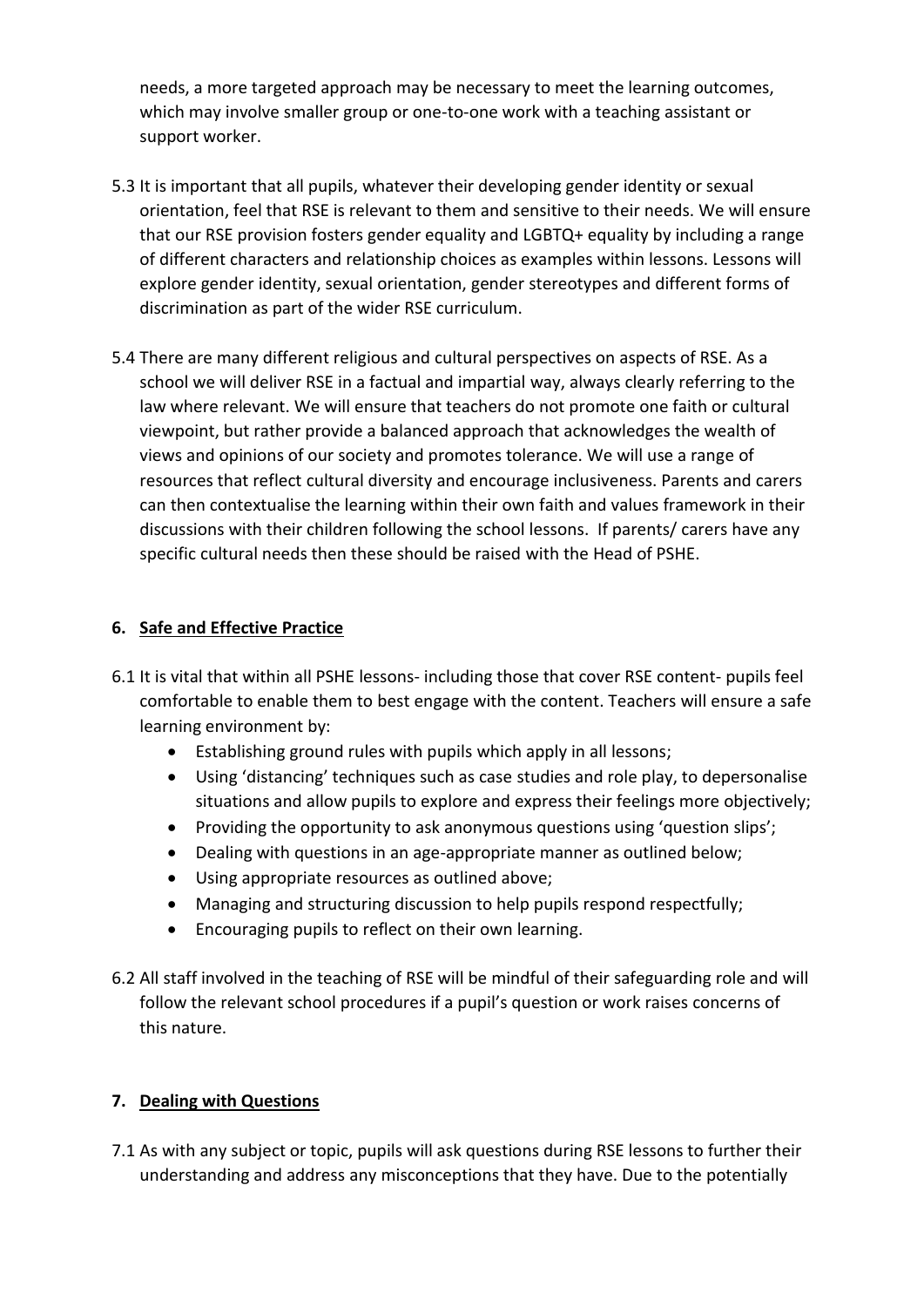sensitive nature of some issues, teachers will use strategies to ensure that questions are asked and answered in an appropriate way.

- 7.2 It will be established as part of the lesson ground rules that personal questions or the sharing of personal examples is not appropriate. Pupils will be signposted to places where they can discuss personal examples if they feel they would like to, including speaking to the teacher privately after the lesson or pastoral support services within school.
- 7.3 Pupils will be given the opportunity to ask anonymous questions through 'question slips', in case pupils are not comfortable asking their question in front of the group. It is the class teacher's responsibility to ensure that these questions are then answered appropriately in a timely manner, liaising with the subject coordinator where necessary for support or to share common questions that need addressing at a wider level.
- 7.4 Where class teachers are able to answer questions that they deem appropriate 'live' in a lesson, they should do so as they normally would in their main subject. If a class teacher is unsure of how to answer a question, or feels that it is not appropriate to answer in front of the whole group, the question will be addressed on an individual level, in some cases with the involvement of parents or carers.
- 7.5 If pupils ask questions about issues that are not part of the planned programme, this will be fed back to the subject coordinator as part of the evaluation and monitoring process to ensure that the curriculum is meeting their needs.

## **8. Safeguarding**

- 8.1 The teaching of RSE at NUSA contributes to our statutory duty to safeguard our pupils.
- 8.2 Teachers are aware that effective RSE, which brings an understanding of what is and is not appropriate in a healthy relationship, can lead to a disclosure of a child protection issue. In this instance, teachers will follow the school's safeguarding procedure to report the disclosure.
- 8.3 Teachers will also consider questions that pupils ask in lessons from a safeguarding perspective, as well as being directed to check written work for any concerns on a regular basis. Again, teachers will be expected to report any concerns that arise via the standard whole school procedure.
- 8.4 For topics that may be sensitive for certain pupils depending on their previous experiences, the subject coordinator will ensure that the Safeguarding team and Pastoral team are aware of which topics are coming up. This will allow them to identify potentially vulnerable pupils and make necessary arrangements. These may include:
	- Liaising with the class teacher to make them aware of the pupil's needs;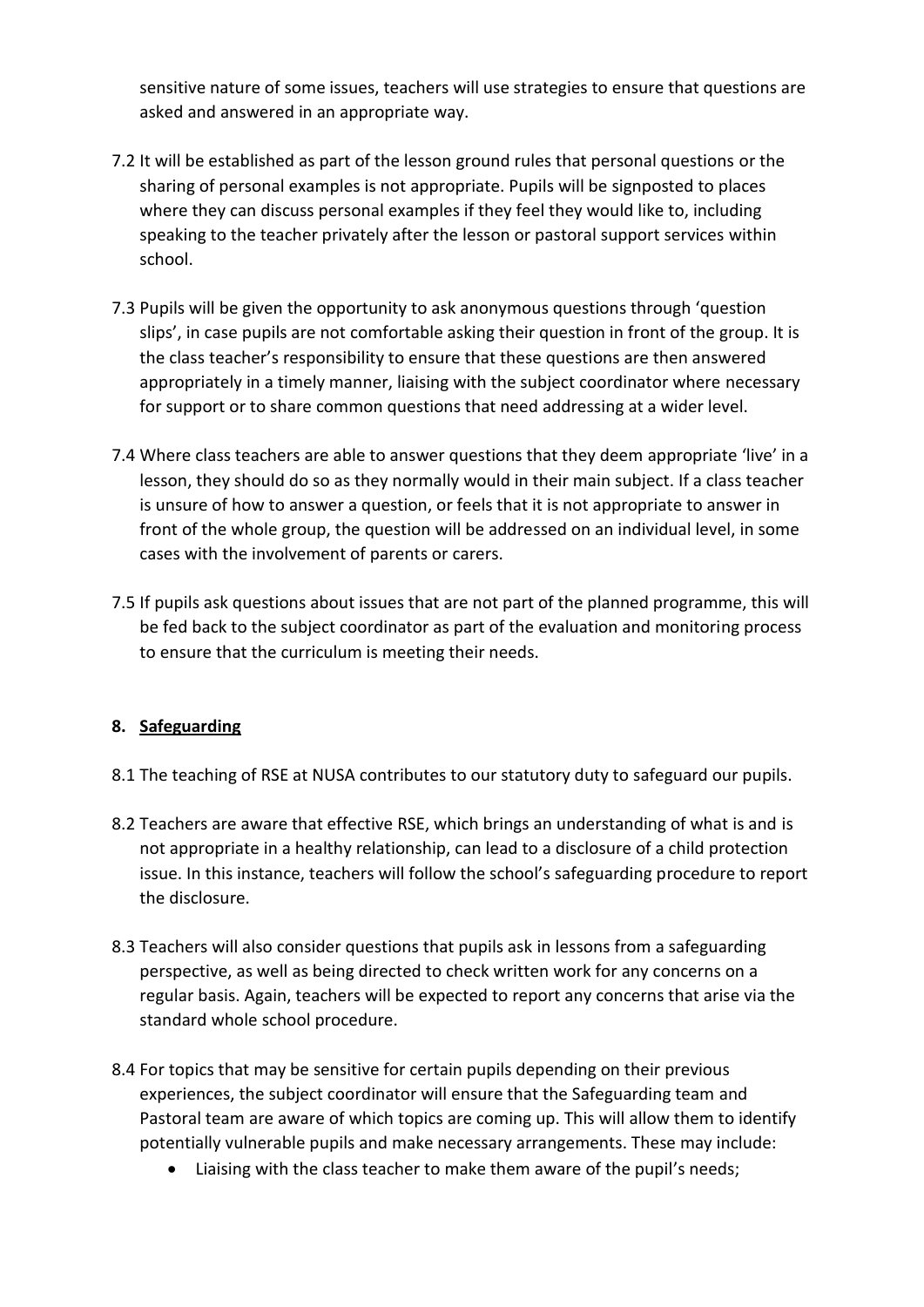- Speaking to the pupil in advance of the lesson to prepare them of the upcoming content;
- Having a strategy such as a 'time out card' or safe place to go to if they become distressed by any of the content.
- 8.5 All visitors and external agencies who are utilised to support the delivery of RSE will be required to have the relevant credentials to do so. Visitors will be made aware of the safeguarding policy upon arrival and directed as to what to do if they have any concerns. They will always be accompanied NUSA staff in sessions that they deliver.
- 8.6 As per the safeguarding policy, teachers know that they cannot offer or guarantee confidentiality. Teachers will reassure pupils that if confidentiality has to be broken, they will be informed and supported as necessary.
- 8.7 It will be made clear to pupils that if a teacher becomes aware that a pupil under 16 years old is participating in (or contemplating participating in) sexual activity, then they will have to pass this on in line with the safeguarding policy. Teachers will use the standard safeguarding procedure to do this.
- 8.8 Each RSE (and PSHE) lesson will also include signposting to a range of relevant support services within school, locally and nationally for the issues raised, such as the school nurse, sexual health clinic, GP, domestic abuse charities etc.

## **9. Working with Parents**

- 9.1 We believe that RSE should be delivered in partnership with parents and carers. Parents will be consulted and informed about RSE through different methods of communication.
- 9.2 At the start of the academic year, parents will receive a letter providing an overview of the PSHE curriculum, which will include when different RSE topics will be taught for each year group throughout the year. This will also be displayed on the school website.
- 9.3 As part of updating this policy in 2020, parents were invited to participate in a parent consultation about the draft policy and proposed curriculum overview. They were invited to give their feedback on both documents, along with any other issues or concerns regarding their child's RSE provision.
- 9.4 Parents will be consulted again when the policy is due for renewal, being invited to provide their feedback on the document and RSE as part of the review process.
- 9.5 The RSE policy and curriculum overview will be available for parents to access on the school website. Here, parents will also be able to access resources and support documents that have been published by organisations such as the Department for Education, which provide up to date information about the statutory guidelines as well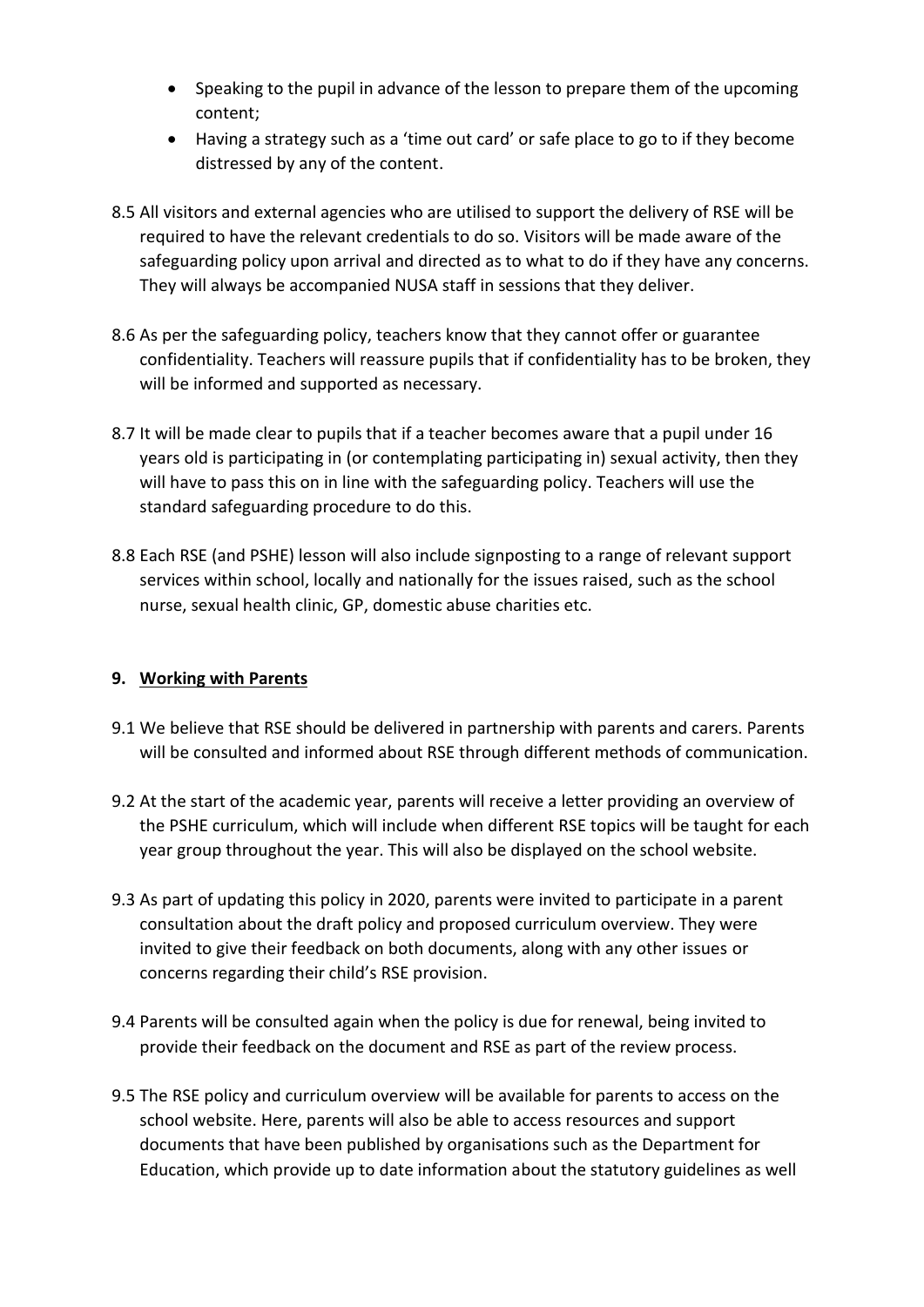as support for discussing RSE content with their child at home. Additionally, parents will be directed to the contact details for the subject coordinator in case they have any questions or concerns.

- 9.6 Based on the responses from parents and their expressed preferences, curriculum events will be planned to meet these needs. Additionally, the subject coordinator will look at how existing events such as parents' evenings can be utilised to communicate with parents about the school's RSE provision and give them the opportunity to view teaching resources.
- 9.7 This current policy was approved by Governors on 24/09/2020. Governors will be updated about the school's PSHE and RSE provision and new developments through termly Governors reports by the subject coordinator.
- 9.8 We will always aim to work closely with parents/ carers, welcoming their views and incorporating them to shape our PSHE and RSE provision. However, ultimately the school will make the final decision around the RSE curriculum and delivery, in line with statutory guidance and the best interests of our pupils.

### **10. Right to Withdraw**

- 10.1 As stated by the DfE statutory guidance, as of September 2020 'parents have the right to request that their child be withdrawn from some or all of sex education delivered as part of statutory RSE.'<sup>3</sup>
- 10.2 Parents will not be able to withdraw their child from Health Education or the Relationships Education aspects of RSE.
- 10.3 There is no right to withdraw from the science curriculum which includes some of the RSE statutory content as outlined in section 3.7 of this policy.
- 10.4 If a parent would like to withdraw their child from some or all of the Sex Education elements of RSE lessons, they should initially contact the Head of PSHE to express their wishes. The subject coordinator and head teacher will consider this request and make contact with the parent or carer to discuss their concerns and clarify the nature and purpose of the curriculum. As a school we will keep a record of this process.<sup>4</sup> Please see the diagram below which clearly outlines this process.

**.** 

<sup>3</sup> Department for Education (2019), *Relationships Education, Relationships and Sex Education (RSE) and Health Education: Statutory guidance for governing bodies, proprietors, head teachers, principals, senior leadership teams, teachers* (p.8) Available at:

[https://assets.publishing.service.gov.uk/government/uploads/system/uploads/attachment\\_data/file/805781/](https://assets.publishing.service.gov.uk/government/uploads/system/uploads/attachment_data/file/805781/Relationships_Education__Relationships_and_Sex_Education__RSE__and_Health_Education.pdf) Relationships\_Education \_\_ Relationships\_and\_Sex\_Education \_\_ RSE \_\_ and\_Health\_Education.pdf (Accessed:  $16<sup>th</sup>$  June 2020)

 $4$  As above, p.17-18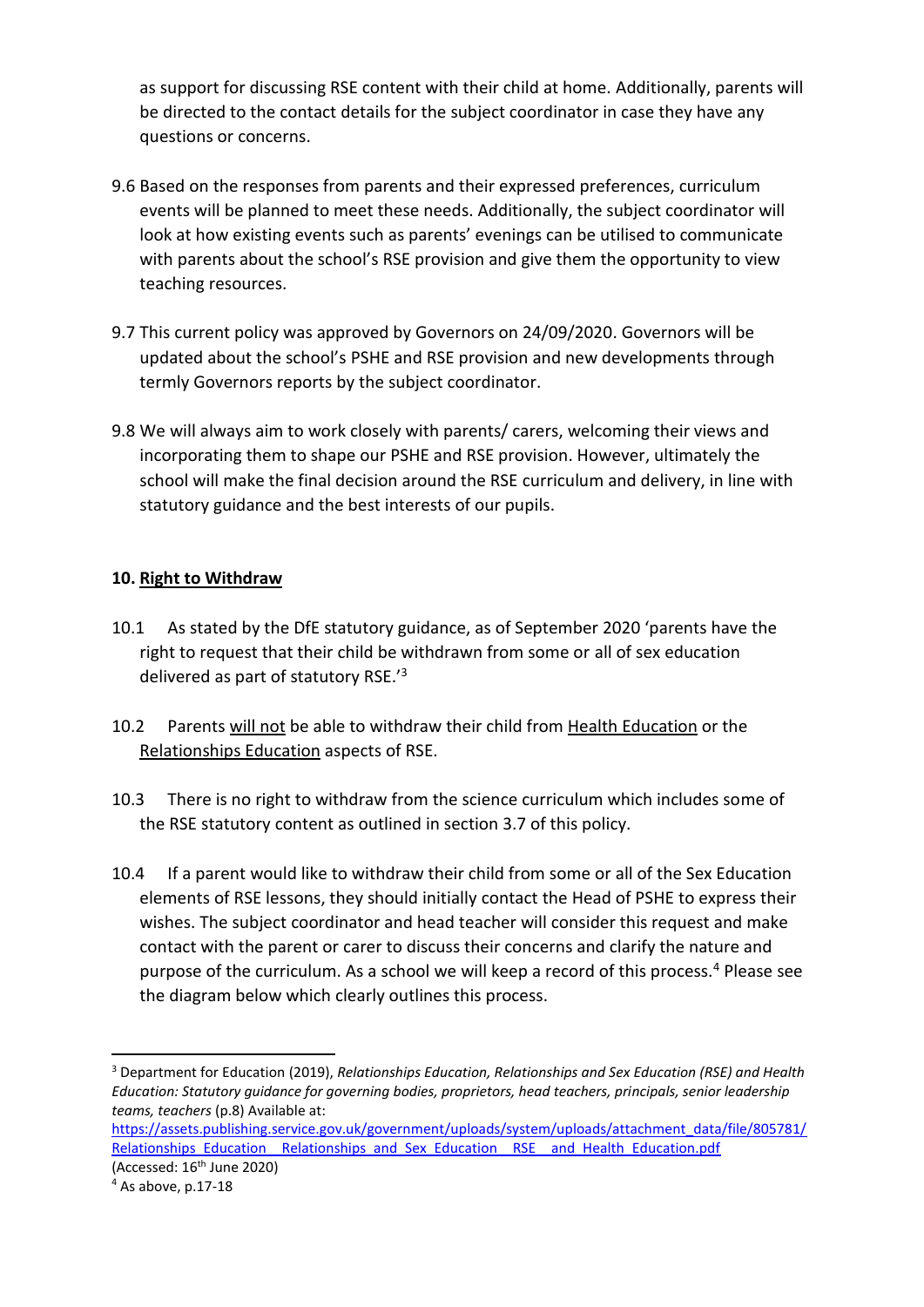

- 10.5 A parent has the right to withdraw their child up until three school terms before they turn 16. Once pupils reach this age they are able to opt back in to receive Sex Education if they choose to. As a school we shall make arrangements for this to happen in these circumstances.<sup>5</sup>
- 10.6 If a pupil is withdrawn from some or all of the Sex Education content, arrangements will be made to ensure that they still have purposeful education during this period, in line with the statutory guidance.
- 10.7 The withdrawal process is the same for pupils with SEN, although 'there may be exceptional circumstances where the head teacher may want to take a pupil's specific needs arising from their SEN into account when making this decision.'<sup>6</sup>
- 10.8 Whilst parents/ carers do have the right to withdraw their children from Sex Education content, we believe that this content is extremely valuable and that all pupils should be included in these lessons. There are many benefits to pupils receiving good quality RSE, which include acquiring the knowledge and skills they need to form their own healthy relationships and keep themselves safe, along with empowering them to make informed choices about their own relationships and sexual health. There are also possible detrimental effects of being withdrawn. 'This could include any social and emotional effects of being excluded, as well as the likelihood of the child hearing their peers' version of what was said in the classes, rather than what was directly said by the teacher.'<sup>7</sup>

 $\overline{a}$ 

<sup>5</sup> Department for Education (2019), *Relationships Education, Relationships and Sex Education (RSE) and Health Education: Statutory guidance for governing bodies, proprietors, head teachers, principals, senior leadership teams, teachers* (p.17-18) Available at:

[https://assets.publishing.service.gov.uk/government/uploads/system/uploads/attachment\\_data/file/805781/](https://assets.publishing.service.gov.uk/government/uploads/system/uploads/attachment_data/file/805781/Relationships_Education__Relationships_and_Sex_Education__RSE__and_Health_Education.pdf) Relationships\_Education \_\_ Relationships\_and\_Sex\_Education\_RSE\_\_and\_Health\_Education.pdf

<sup>(</sup>Accessed:  $16<sup>th</sup>$  June 2020)

 $6$  As above, p.18

 $<sup>7</sup>$  As above, p.17</sup>